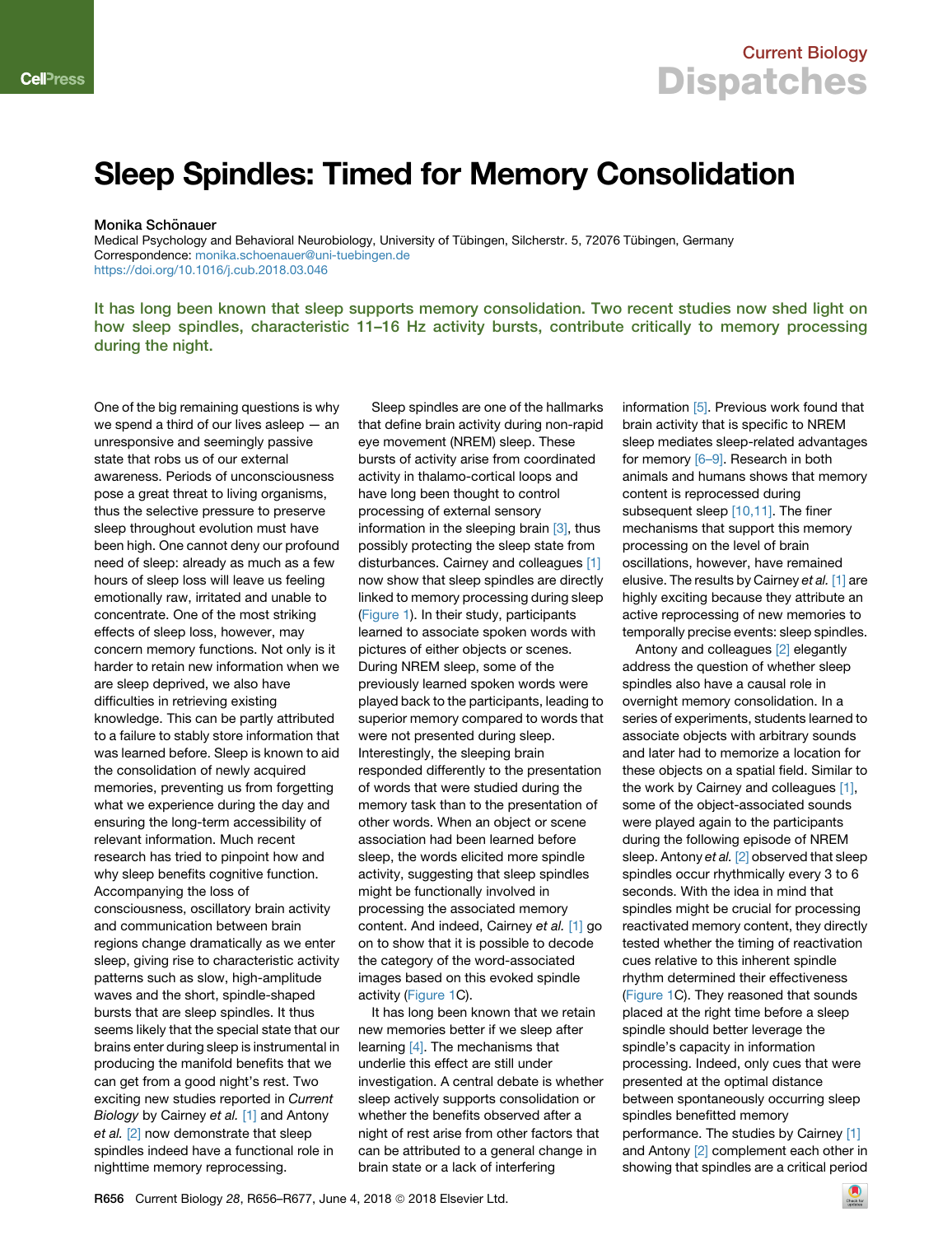### Current Biology **Dispatches**

<span id="page-1-3"></span>for reactivation-mediated memory consolidation.

The beautiful experimental evidence that reactivation cues are only effective when precisely timed to exploit the natural rhythm of spindle occurrence suggests that targeted memory reactivation, as applied in both studies, utilizes the brain's constantly running reactivation machinery. Though much experimental work has already shown that externally cueing memories during sleep improves retention [\[12–16\]](#page-2-1), it is not clear whether these effects are mediated by the same mechanisms that underlie spontaneous, endogenous memory reactivation. Such spontaneous memory replay occurring in the hippocampus is thought to trigger activation of associated neocortical memory representations. The interaction between these brain regions seems to be controlled by neocortical slow waves, which in turn time the occurrence of thalamocortical sleep spindles [\[17\].](#page-2-2) Interestingly, sharp wave ripples that accompany memory reactivation in the hippocampus are nested into the troughs of these spindle oscillations, indicating that spindles might relay information about memory replay between the hippocampus and neocortex [\[18\].](#page-2-3) Work in animals found that reactivation cues can bias the brain towards processing cue-associated material, overriding the inherent processing dynamics [\[19\]](#page-2-4). Antony *et al.*'s [\[2\]](#page-1-1) finding that the brain's inherent rhythm remains unaffected by cueing sounds, together with Cairney *et al.*'s [\[1\]](#page-1-0) confirmation that sleep spindles carry information about cueassociated memory content, strongly hint at a shared underlying mechanism for targeted and spontaneous memory reactivation.

The two new studies provide further evidence that the effectiveness of cueing critically depends on whether the memory content is processed during thalamocortical spindle oscillations. In fact, especially the role of the thalamus has become a topic of greater interest during recent years. Experiments in rodents show that the thalamus can drive neocortical plasticity during NREM sleep [\[20\].](#page-2-5) The current findings add to this idea, demonstrating that thalamocortical interactions during memory consolidation are critical for the behavioral benefit of



#### Figure 1. Sleep spindles for memory processing.

(A) In targeted reactivation designs, auditory stimuli are associated with the learning material during encoding. (B) These sounds are later played during sleep to evoke processing of the related material. (C) Sleep spindles are bursts of higher frequency activity (11–16 Hz) that rhythmically occur every 3–6 seconds (schematic EEG trace). The probability for a spindle to occur thus peaks 4.5 sec after the previous spindle (colored line). When a sound is presented to trigger memory processing during sleep (black arrows), increased spindle activity is observed 1.5–2 sec later (green arrows). At times of this spindle activity, the content of the associated memory can be decoded from electrical brain activity. Sleep spindles are followed by a refractory period (grey shading) during which it is unlikely that a further spindle will be elicited. If memory cues are presented during this refractory period, they are less likely to be followed by spindles (red arrow) and thus less effective than when presented at a later point.

reactivation. They also suggest that a strengthening of neocortical representations is central to memory processing during sleep. That sleep spindles provide and restrict opportunities for memory reactivation particularly stresses the role of both the thalamus and the neocortex in controlling how and when information is processed by the sleeping brain.

The new findings by Cairney [\[1\]](#page-1-0) and Antony [\[2\]](#page-1-1) open a range of possibilities for future research. Sleep spindles are comparably brief events that can be easily located. A precise knowledge about when learning-related information is processed by the sleeping brain will allow us to study in detail which kind of information is preferentially processed during sleep and to directly relate the reactivation of specific memories and their fate: which memories are retained, which are forgotten? Does sleep-dependent processing determine which memories impact our future behavioral choices? Moreover, the understanding that there are prime opportunities for reactivation will help to better target cued memory reactivation. This can make memory cueing a highly effective strategy to direct information processing during sleep. Given that sleep has been implicated not only in memory consolidation but also in

memory dysfunctions and psychiatric disorders, targeted memory reactivation may in the future gain potential as a strategy for cognitive enhancement as well as a therapeutical intervention.

#### **REFERENCES**

- <span id="page-1-0"></span>1. [Cairney, S.A., Guttesen, A.A.V., El Marj, N.,](http://refhub.elsevier.com/S0960-9822(18)30375-0/sref1) [and Staresina, B.P. \(2018\). Memory](http://refhub.elsevier.com/S0960-9822(18)30375-0/sref1) [consolidation is linked to spindle-mediated](http://refhub.elsevier.com/S0960-9822(18)30375-0/sref1) [information processing during sleep. Curr.](http://refhub.elsevier.com/S0960-9822(18)30375-0/sref1) Biol. *28*[, 948–954.](http://refhub.elsevier.com/S0960-9822(18)30375-0/sref1)
- <span id="page-1-1"></span>2. [Antony, J.W., Piloto, L., Wang, M., Pacheco,](http://refhub.elsevier.com/S0960-9822(18)30375-0/sref2) [P., Norman, K.A., and Paller, K.A. \(2018\). Sleep](http://refhub.elsevier.com/S0960-9822(18)30375-0/sref2) [spindle refractoriness segregates periods of](http://refhub.elsevier.com/S0960-9822(18)30375-0/sref2) [memory reactivation. Curr. Biol.](http://refhub.elsevier.com/S0960-9822(18)30375-0/sref2) *28*, 1736– [1743](http://refhub.elsevier.com/S0960-9822(18)30375-0/sref2).
- <span id="page-1-2"></span>3. [Steriade, M., McCormick, D.A., and](http://refhub.elsevier.com/S0960-9822(18)30375-0/sref3) [Sejnowski, T.J. \(1993\). Thalamocortical](http://refhub.elsevier.com/S0960-9822(18)30375-0/sref3) [oscillations in the sleeping and aroused brain.](http://refhub.elsevier.com/S0960-9822(18)30375-0/sref3) Science *262*[, 679–685.](http://refhub.elsevier.com/S0960-9822(18)30375-0/sref3)
- <span id="page-1-4"></span>4. [Diekelmann, S., and Born, J. \(2010\). The](http://refhub.elsevier.com/S0960-9822(18)30375-0/sref4) [memory function of sleep. Nat. Rev. Neurosci.](http://refhub.elsevier.com/S0960-9822(18)30375-0/sref4) *11*[, 114–126.](http://refhub.elsevier.com/S0960-9822(18)30375-0/sref4)
- <span id="page-1-5"></span>5. Schö[nauer, M., and Born, J. \(2017\). The role of](http://refhub.elsevier.com/S0960-9822(18)30375-0/sref5) [sleep in memory consolidation: active or](http://refhub.elsevier.com/S0960-9822(18)30375-0/sref5) [permissive? In Learning and Memory: A](http://refhub.elsevier.com/S0960-9822(18)30375-0/sref5) [Comprehensive Reference, 2 Edition, J.H.](http://refhub.elsevier.com/S0960-9822(18)30375-0/sref5) [Byrne, ed. \(Oxford: Academic Press\),](http://refhub.elsevier.com/S0960-9822(18)30375-0/sref5) [pp. 529–555](http://refhub.elsevier.com/S0960-9822(18)30375-0/sref5).
- <span id="page-1-6"></span>6. Bergmann, T.O., Mö[lle, M., Diedrichs, J., Born,](http://refhub.elsevier.com/S0960-9822(18)30375-0/sref6) [J., and Siebner, H.R. \(2012\). Sleep spindle](http://refhub.elsevier.com/S0960-9822(18)30375-0/sref6)[related reactivation of category-specific](http://refhub.elsevier.com/S0960-9822(18)30375-0/sref6) [cortical regions after learning face](http://refhub.elsevier.com/S0960-9822(18)30375-0/sref6)[scene associations. Neuroimage](http://refhub.elsevier.com/S0960-9822(18)30375-0/sref6) *59*, 2733– [2742](http://refhub.elsevier.com/S0960-9822(18)30375-0/sref6).